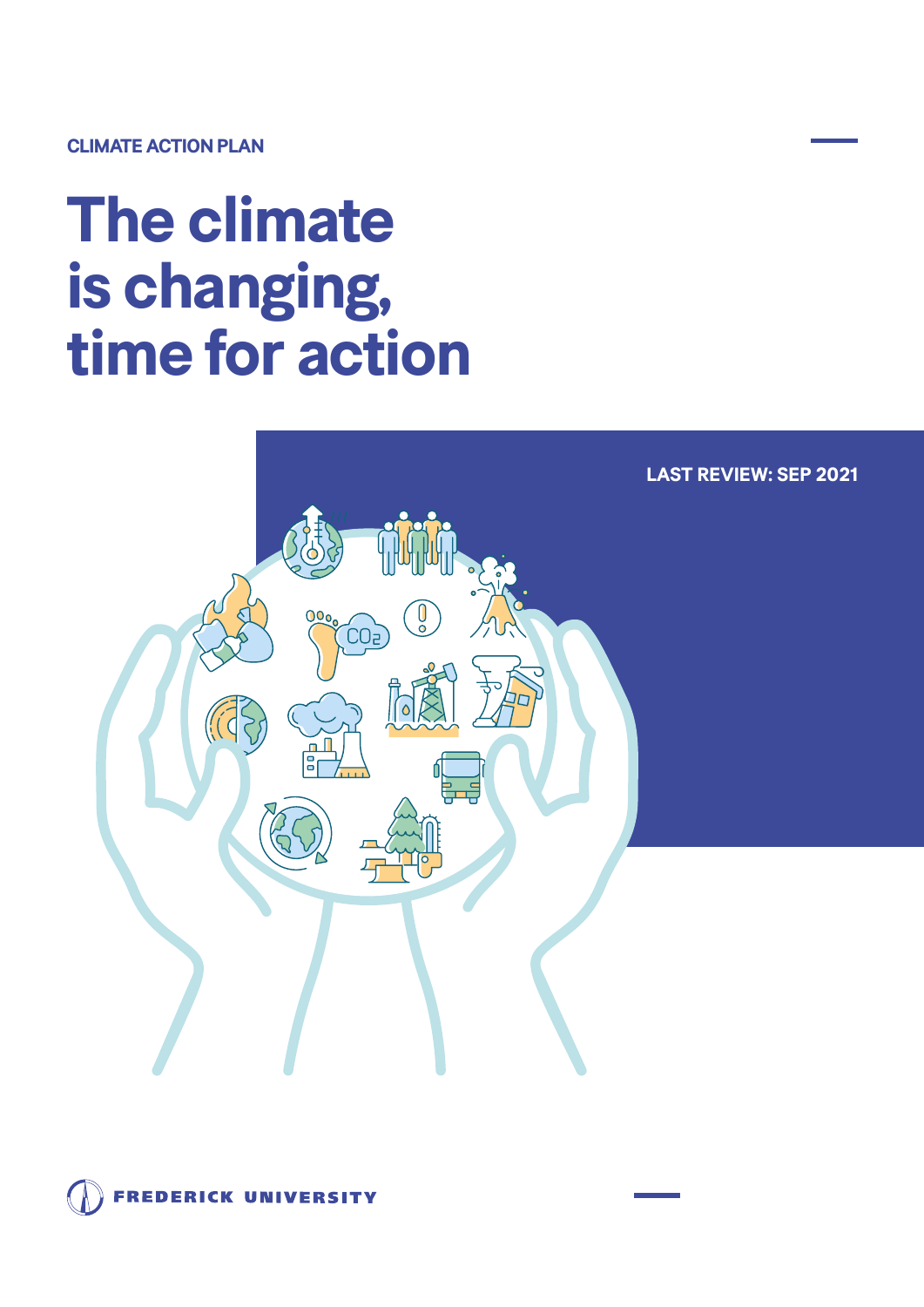## **Energy Policy**

Frederick University firmly believes that key to its mission is being a force for positive change in the society. Unequivocally, one of the central problems facing humanity now is the use of unsustainable energy sources and climate change at large.

As a responsible institution, we have developed an energy policy to steer decisions related to sustainable energy use and achieve a reduction in overall greenhouse gas emissions, with the purpose to mitigate the environmental impact of the institution by 2030 by 55% in line with the 'Fit for 55 package' of the European Commission.

This dedication is further strengthened by the responsibility stemming from our leading role in Research on energy matters, including sustainable energy technologies, low carbon buildings and infrastructure, as well as on Education for a sustainable environment.

## **Our pledge**

- **Regulatory compliance**: At a minimum, we shall fully abide by all legal and other requirements related to energy management as specified under Cyprus Law and relevant EU and national directives and guidelines (e.g. EU Directive 2018/2002/EC, EU Directive 2018/844/EC, EU Directive 2018/2001/EC)
- **Building construction and renovation**: We shall treat energy efficiency as the factor with the highest weight in any decisions taken for renovation or new building construction for the university, in compliance with regulatory framework on nearly zero energy buildings, as well as implement a review cycle on progress in order to ensure that a process of continuous improvement is achieved.
- **Renewable energy use in buildings**: All buildings in which the university operates and are owned directly or indirectly by the university (more than 80% of used premises) shall reach 80% renewable energy use and that existence of renewable energy will be a key factor in renegotiation of new leases. Furthermore, by 2030 the university will use 100% of its energy from renewable sources.
- **Regular Energy Audits**: We shall maintain, track and provide where necessary information regarding energy efficiency matters, including energy audits.
- **Fossil fuel divestment**: No investments of the university are or will be made on fossil-fuel industries and the university shall have no financial assets (such as stocks in related companies) that are primarily related to carbon-intensive activities.
- **Raising awareness on energy savings**: We shall ensure that all members of the community are appropriately aware of the importance of energy saving and mechanisms through which this can be achieved.

To support this commitment and achieve all the above an action plan has been developed. Our Climate Action Plan is reviewed and updated on an annual basis to reflect the progress made, internal or external factors that may have changed and new strategies.

The plan outlines the strategic targets of the university in relation to its energy use and monitors the implementation of relevant actions.

Actions are organized into the following target areas:

- Governance: compliance with regulatory framework, policies, trainings - Facilities: Building construction and renovation
- Energy Use: Energy production and use of renewable energy